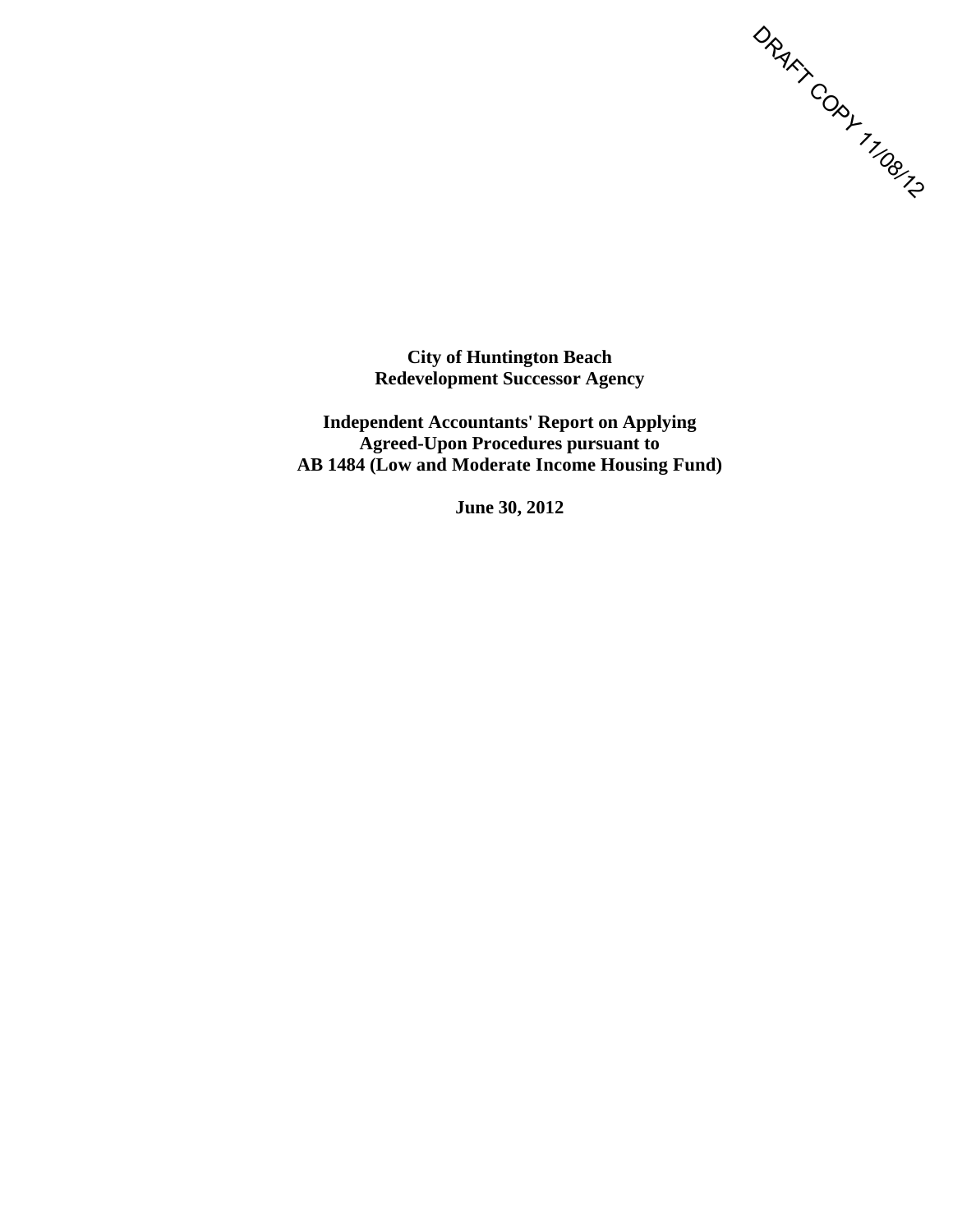

#### **INDEPENDENT ACCOUNTANTS' REPORT ON APPLYING AGREED-UPON PROCEDURES**

Oversight Board of the City of Huntington Beach Redevelopment Successor Agency Huntington Beach, California

We have performed the Agreed-Upon Procedures enumerated in Exhibit A, which were agreed to by the California State Controller's Office, the California Department of Finance, the County Auditor-Controller, and the City of Huntington Beach Redevelopment Successor Agency (Successor Agency) to determine the Successor Agency's Low and Moderate Income Housing Fund's unobligated balances that are available for transfer to taxing entities, solely to assist you in ensuring that the Successor Agency is complying with its statutory requirements with respect to *Health and Safety Code* Section 34179.5. Management of the Successor Agency is responsible for the accounting records pertaining to statutory compliance pursuant to *Health and Safety Code* Section 34179.5. This Agreed-Upon Procedures engagement was conducted in accordance with attestation standards established by the American Institute of Certified Public Accountants. The sufficiency of these procedures is solely the responsibility of those parties specified in the report. Consequently, we make no representation regarding the sufficiency of the procedures described below either for the purpose for which this report has been requested or for any other purpose.

Exhibit A and Exhibits B through B-1 identify the procedures and findings.

We were not engaged to and did not conduct an audit, the objective of which would be the expression of an opinion as to the appropriateness of the results summarized in Exhibit A and Exhibits B through B-1. Accordingly, we do not express such an opinion. Had we performed additional procedures, other matters might have come to our attention that would have been reported to you.

This report is intended solely for the information and use of the Successor Agency Oversight Board, the Successor Agency, the California State Controller's Office, the California Department of Finance, and the County Auditor-Controller, and is not intended to be and should not be used by anyone other than these specified parties. This restriction is not intended to limit distribution of this report, which is a matter of public record.

Laguna Hills, California, November 7, 2012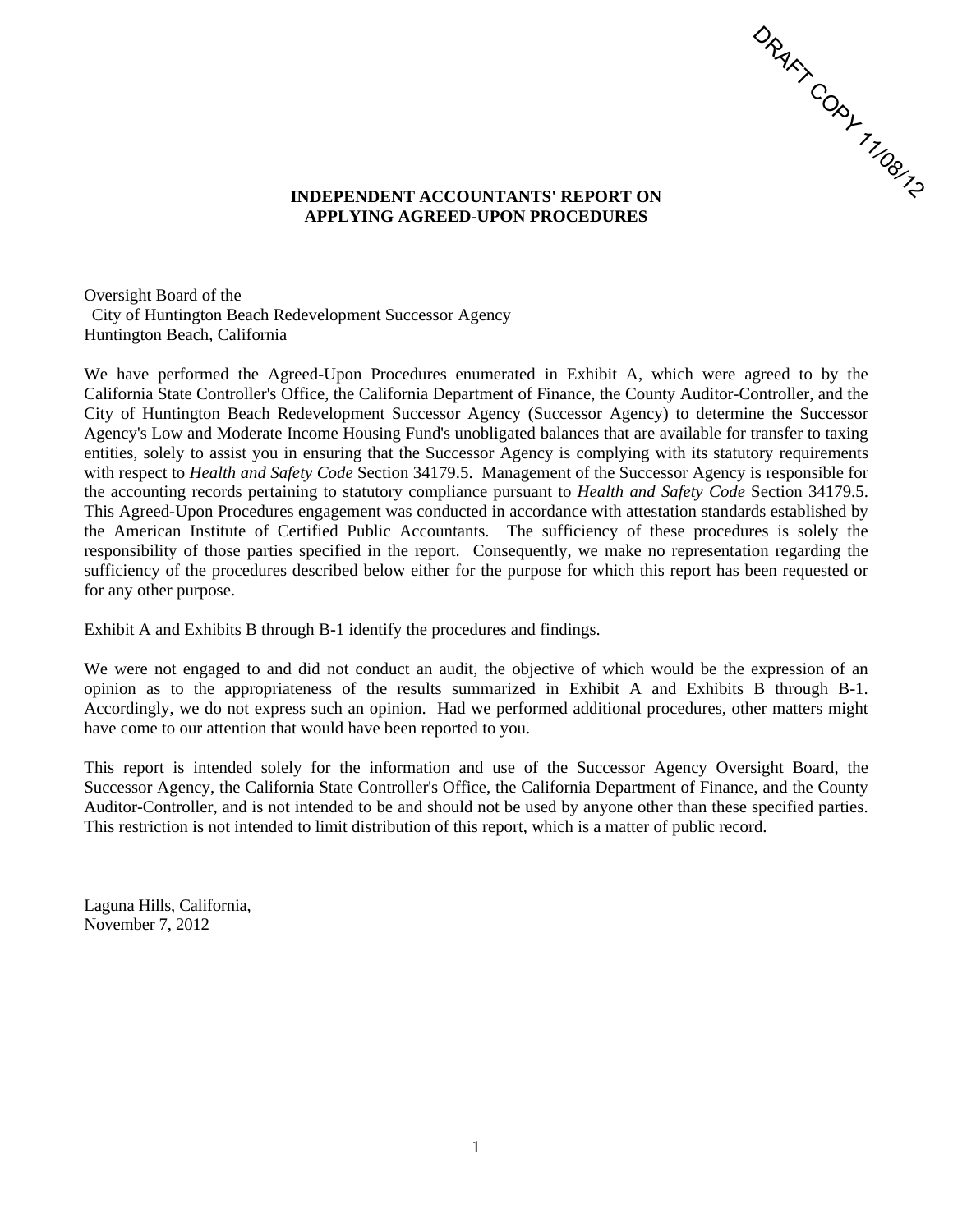

Our findings and procedures are as follows:

# **A. Low and Moderate Income Housing Fund of the Successor Agency**

For the Low and Moderate Income Housing Fund, the following procedures were performed:

1. Obtain from the Successor Agency a listing of all assets that were transferred from the former redevelopment agency to the Successor Agency on February 1, 2012. Agree the amounts on this listing to account balances established in the accounting records of the Successor Agency. Identify in the Agreed-Upon Procedures (AUP) report the amount of the assets transferred to the Successor Agency as of that date.

> Findings – We noted that all assets of the former redevelopment (RDA) Low and Moderate Income Housing Funds were transferred to the City of Huntington Beach Low/Moderate Housing Asset Fund, a governmental fund of the City. Accordingly, no amounts were transferred to the Successor Agency. Further, management asserted that the transfer was performed on January 31, 2012, with balances effective on that date.

> We noted that the assets of the former RDA Low and Moderate Income Housing Fund in the amount of \$46,611,749.45 were transferred to Fund 352 – Low/Moderate Income Housing Asset Fund, effective January 31, 2012. We agreed the amounts on this listing to account balances established in the accounting records without exception. Of the total assets transferred they consisted of cash and cash equivalents, land, supplemental education revenue augmentation fund (SERAF) advance to the RDA and loans receivables.

> We noted the housing activities and assets (assets and functions, rights, powers, duties, and obligations) of the former RDA were transferred to the Authority on January 9, 2012. We obtained resolution number 2012-02 authorizing the City Housing Authority (Authority) to maintain the housing assets and functions of the former RDA. The City of Huntington Beach formerly accepted the Housing assets and functions on January 9, 2012, through Resolution No. 01. We noted the assets transferred were those in Fund 352, as described above.

- 2. If the State Controller's Office has completed its review of transfers required under both Sections 34167.5 and 34178.8 and issued its report regarding such review, attach a copy of that report as an exhibit to the AUP report. If this has not yet occurred, perform the following procedures.
	- A. Obtain a listing prepared by the Successor Agency of transfers (excluding payments for goods and services) from the former redevelopment agency to the city, county, or city and county that formed the redevelopment agency for the period from January 1, 2011 through January 31, 2012. For each transfer, the Successor Agency should describe the purpose of the transfer and describe in what sense the transfer was required by one of the Agency's enforceable obligations or other legal requirements. Provide this listing as an attachment to the AUP report.
	- B. Obtain a listing prepared by the Successor Agency of transfers (excluding payments for goods and services) from the Successor Agency to the city, county, or city and county that formed the redevelopment agency for the period from February 1, 2012 through June 30, 2012. For each transfer, the Successor Agency should describe the purpose of the transfer and describe in what sense the transfer was required by one of the Agency's enforceable obligations or other legal requirements. Provide this listing as an attachment to the AUP report.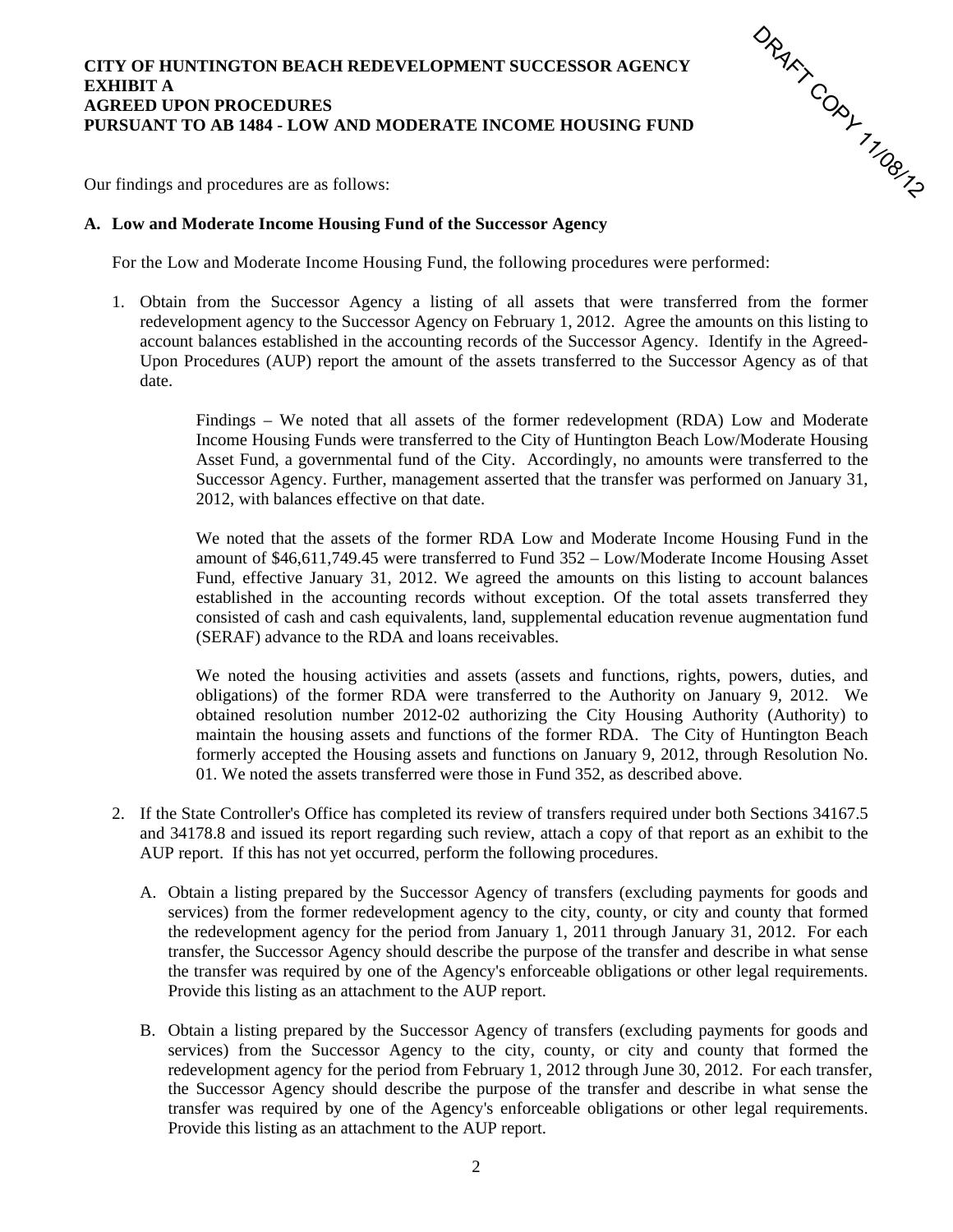C. For each transfer, obtain the legal document that formed the basis for the enforceable obligation that required any transfer. Note in the AUP report the absence of any such legal document or the absence of language in the document that required the transfer. ORAKT CORY 11/08/12

Findings – The Successor Agency asserted the State Controller's Office has not completed a review of transfers required under both *Health and Safety Code* (HSC) Sections 34167.5 and 34178.8. The Successor Agency also asserted no transfers were made from the former RDA or the Successor Agency to the City for the period from February 1, 2012 through June 30, 2012.

In January, the former RDA transferred all Low and Moderate Income Housing Assets to the Authority in accordance with  $34176(a)(1)$  and Resolution 2012-02. A listing of the housing assets transferred is included in Exhibit B of the AUP report. We noted the assets include loans receivable, SERAF loans receivable, cash and cash equivalents, and land.

For each asset listed on Exhibit B, we obtained the legal document that formed the basis for the enforceable obligation supporting the transfer. We noted the transfer of the SERAF loan receivable was supported by HSC Section 34191.4(b)(2). The City provided documentation and has asserted that the Cash and cash equivalents were supported by the following:

- Resolution 2012-02, "A Resolution of the City Council of the City of Huntington Beach Under Part 1.85 of Division 24 of the Health and Safety Code Designating the Housing Authority to Perform the Housing Functions Previously Performed by the Huntington Beach Redevelopment Agency Subject to Reservations Herein Stated"
- Affordable Housing Agreement by and between the City of Huntington Beach Redevelopment Agency and BTDJM Phase II Associates, LLC executed October 4, 2010. The outstanding portion of the loan to be repaid with housing funds totals \$15,722,100.
- Owner Participation Agreement by and among the City of Huntington Beach and 21002 HB, LLC executed August 20, 2012, requiring a \$6,500,000 obligation for Very Low Income Units, supported by the following additional documentation:
	- o June 14, 2004 City Council Approved Findings and Conditions of Approval for Pacific City Project (Tentative Tract Map No. 16338/ Conditional Use Permit No. 02-20/ Special Permit No. 02-04/ Coastal Development Permit No. 02-12/ Master Plan – Pacific City Mixed Use Project) (*see Conditions of Approval – Tentative Tract map No. 16338, Condition of Approval 2.b.*)
	- o The Five Year Implementation Plan 2005-2009 for the Huntington Beach Project ("Merged Project Area") (*see Table III on page 22*)
	- o Ten Year Housing Compliance Plan 2005-14 (*see Table 5(a) on page 9 and Table 7 on page 13*)
	- o Affordable Housing Plan dated June 16, 2006, appended as Attachment No. 4 to the Owner Participation Agreement by and among Redevelopment Agency of the City of Huntington Beach, the City of Huntington Beach and Makallon Atlanta Huntington Beach, LLC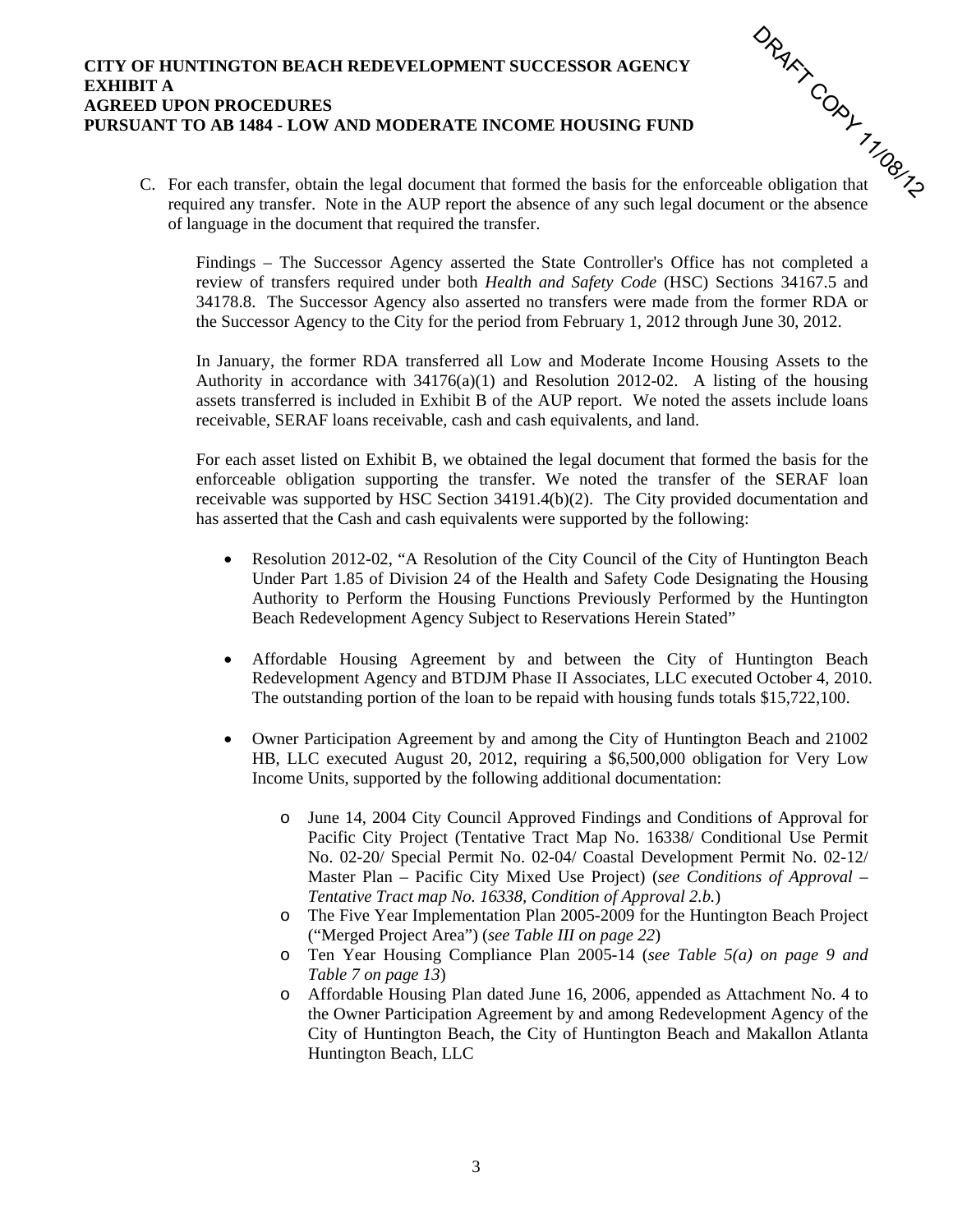o Notice of Action dated July 25, 2012 relating to Entitlement Plan Amendment No. 12-005 and Development Agreement No. 12-001 (Amendments to Conditional Use Permit No. 02-20/ Tentative Tract map No. 16338 and to Enter Into a Development Agreement – Pacific City) (*see Attachment No. 1 – Findings and Conditions of Approval – Entitlement Plan Amendment No. 12-005*) ORAKT CORY 11/08/12

Subsequently, the State Department of Finance (DOF) denied the enforceable obligation/encumbrance related to the Owner Participation Agreement with 21002 HB, LLC in the amount of \$6,500,000 reported on the Housing Asset Inventory form, submitted in accordance with HSC 34176(a)(2). The City has asserted that the cash and cash equivalents of  $$4,959,144.64$ is legally obligated pursuant to the aforementioned enforceable obligations and their related executed contracts and agreements listed above.

We noted the City reported the loans receivable and land identified on Exhibit B on its Housing Asset Transfer Schedule submitted to the California Department of Finance (DOF) on August 1. The assets were approved by the DOF in accordance with HSC Section 34176 (e)(6), with the exception of encumbrance mentioned above.

The Successor Agency has asserted that it is appealing all denied items with the meet-and-confer process in accordance with HSC 34176(a)(2). The assets noted above have not been added to the Summary of Balances Available for Allocation to Affected Taxing Entities, pending the outcome of the meet-and-confer.

- 3. If the State Controller's Office has completed its review of transfers required under both Sections 34167.5 and 34178.8 and issued its report regarding such review, attach a copy of that report as an exhibit to the AUP report. If this has not yet occurred, perform the following procedures:
	- A. Obtain a listing prepared by the Successor Agency of transfers (excluding payments for goods and services) from the former redevelopment agency to any other public agency or to private parties for the period from January 1, 2011 through January 31, 2012. For each transfer, the Successor Agency should describe the purpose of the transfer and describe in what sense the transfer was required by one of the Agency's enforceable obligations or other legal requirements. Provide this listing as an attachment to the AUP report.
	- B. Obtain a listing prepared by the Successor Agency of transfers (excluding payments for goods and services) [from the Successor Agency to any other public agency or private parties for the period from February 1, 2012 through June 30, 2012. For each transfer, the Successor Agency should describe the purpose of the transfer and describe in what sense the transfer was required by one of the Agency's enforceable obligations or other legal requirements. Provide this listing as an attachment to the AUP report.
	- C. For each transfer, obtain the legal document that formed the basis for the enforceable obligation that required any transfer. Note in the AUP report the absence of any such legal document or the absence of language in the document that required the transfer.

Findings – The City asserted the State Controller's Office has not completed a review of transfers required under both HSC Sections 34167.5 and 34178.8. The Successor Agency asserted no transfers were made from the former RDA or the Successor Agency to any other public agency or to private parties for the period from February 1, 2012 through June 30, 2012.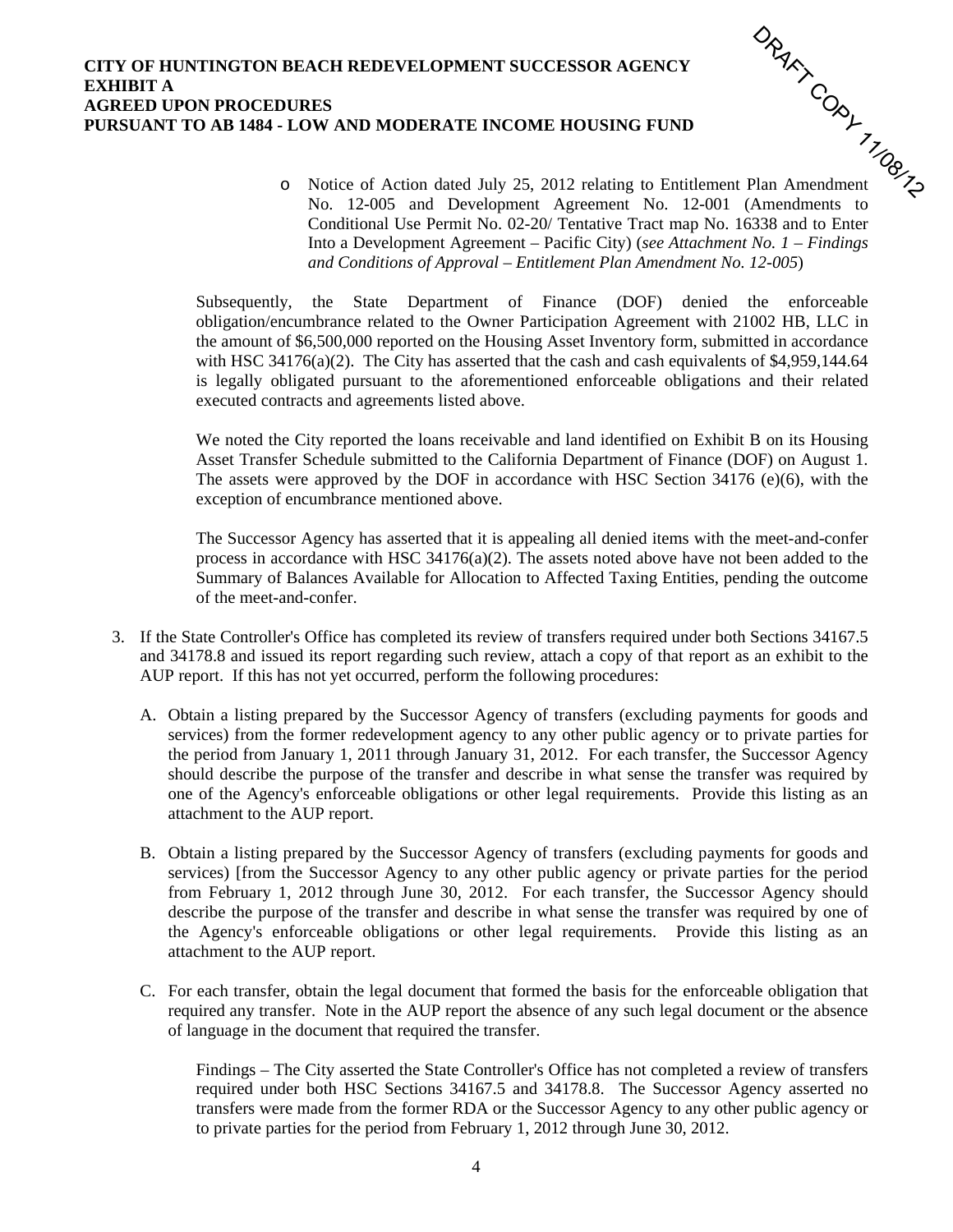The City asserted there were four (4) loans that were disbursed during the period January 1, 2011 through January 31, 2012. These loans were approved and signed prior to January 1, 2011; however, due to delays in the escrow closing process, the loan funds were disbursed subsequent to January 1, 2011. The loans were for down payment assistance programs and fell within the criteria established for use of Low and Moderate Income Housing Funds. The City reported these loans to the Department of Finance on the Housing Asset Transfer Form. The loan receivables were transferred to the Authority as noted in procedure #2. ORAKT CORY 11/08/12

- 4. Perform the following procedures:
	- A. Obtain from the Successor Agency a summary of the financial transactions of the Redevelopment Agency and the Successor Agency in the format set forth in the attached schedule for the fiscal periods indicated in the schedule. For purposes of this summary, the financial transactions should be presented using the modified accrual basis of accounting. End of year balances for capital assets (in total) and long-term liabilities (in total) should be presented at the bottom of this summary schedule for information purposes.
	- B. Ascertain that for each period presented, the total of revenues, expenditures, and transfers accounts fully for the changes in equity from the previous fiscal period.
	- C. Compare amounts in the schedule relevant to the fiscal year ended June 30, 2010, to the State Controller's Report filed for the Redevelopment Agency for that period.
	- D. Compare amounts in the schedule for the other fiscal periods presented to account balances in the accounting records or other supporting schedules. Describe in the report the type of support provided for each fiscal period.

Findings – Procedure 4 is not applicable to the Low and Moderate Income Housing Fund.

5. Obtain from the Successor Agency a listing of all assets of the Low and Moderate Income Housing Fund as of June 30, 2012 for the report that is due October 1, 2012 and a listing of all assets of all other funds of the Successor Agency as of June 30, 2012 (excluding the previously reported assets of the Low and Moderate Income Housing Fund) for the report that is due December 15, 2012. When this procedure is applied to the Low and Moderate Income Housing Fund, the schedule attached as an exhibit will include only those assets of the Low and Moderate Income Housing Fund that were held by the Successor Agency as of June 30, 2012 and will exclude all assets held by the entity that assumed the housing function previously performed by the former redevelopment agency. Agree the assets so listed to recorded balances reflected in the accounting records of the Successor Agency. The listings should be attached as an exhibit to the appropriate AUP report.

> Findings – As further described in Procedure #1, the former RDA transferred Low and Moderate Income Housing assets directly to the Authority. Accordingly, the Successor Agency maintains no assets of the former RDA Low and Moderate Income Housing Fund as of June 30, 2012.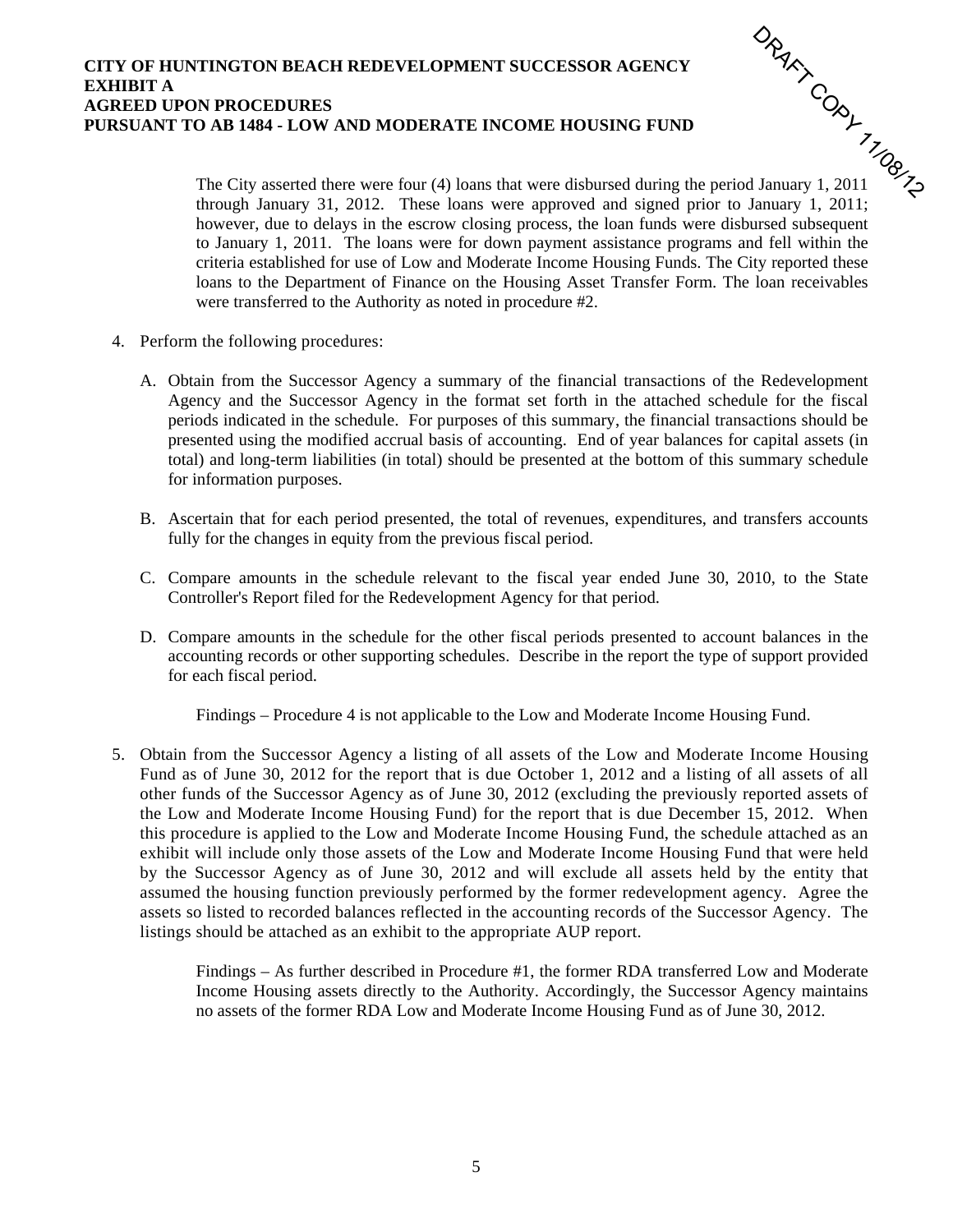- 6. Obtain from the Successor Agency a listing of asset balances held on June 30, 2012, that are restricted for the following purposes: ORAKT CORY 11/08/12
	- A. Unspent bond proceeds:
		- i. Obtain the Successor Agency's computation of the restricted balances (e.g., total proceeds less eligible project expenditures, amounts set aside for debt service payments, etc.).
		- ii. Trace individual components of this computation to related account balances in the accounting records, or to other supporting documentation (specify in the AUP report a description of such documentation).
		- iii. Obtain from the Successor Agency a copy of the legal document that sets forth the restriction pertaining to these balances. Note in the AUP report the absence of language restricting the use of the balances that were identified by the Successor Agency as restricted.
	- B. Grant proceeds and program income that are restricted by third parties:
		- i. Obtain the Successor Agency's computation of the restricted balances (e.g., total proceeds less eligible project expenditures).
		- ii. Trace individual components of this computation to related account balances in the accounting records, or to other supporting documentation (specify in the AUP report a description of such documentation).
		- iii. Obtain from the Successor Agency a copy of the grant agreement that sets forth the restriction pertaining to these balances. Note in the AUP report the absence of language restricting the use of the balances that were identified by the Successor Agency as restricted.
	- C. Other assets considered to be legally restricted:
		- i. The Successor Agency's computation of the restricted balances (e.g., total proceeds less eligible project expenditures).
		- ii. Trace individual components of this computation to related account balances in the accounting records, or to other supporting documentation (specify in the AUP report a description of such Obtain documentation).
		- iii. Obtain from the Successor Agency a copy of the legal document that sets forth the restriction pertaining to these balances. Note in the AUP report the absence of language restricting the use of the balances that were identified by Successor the Agency as restricted.
	- D. Attach the above mentioned Successor Agency prepared schedule(s) as an exhibit to the AUP report. For each restriction identified on these schedules, indicate in the report the period of time for which the restrictions are in effect. If the restrictions are in effect until the related assets are expended for their intended purpose, this should be indicated in the report.

Findings – As further described in Procedure #1, the former RDA transferred Low and Moderate Income Housing assets directly to the Authority. Accordingly, the Successor Agency maintains no assets of the former RDA Low and Moderate Income Housing Fund as of June 30, 2012.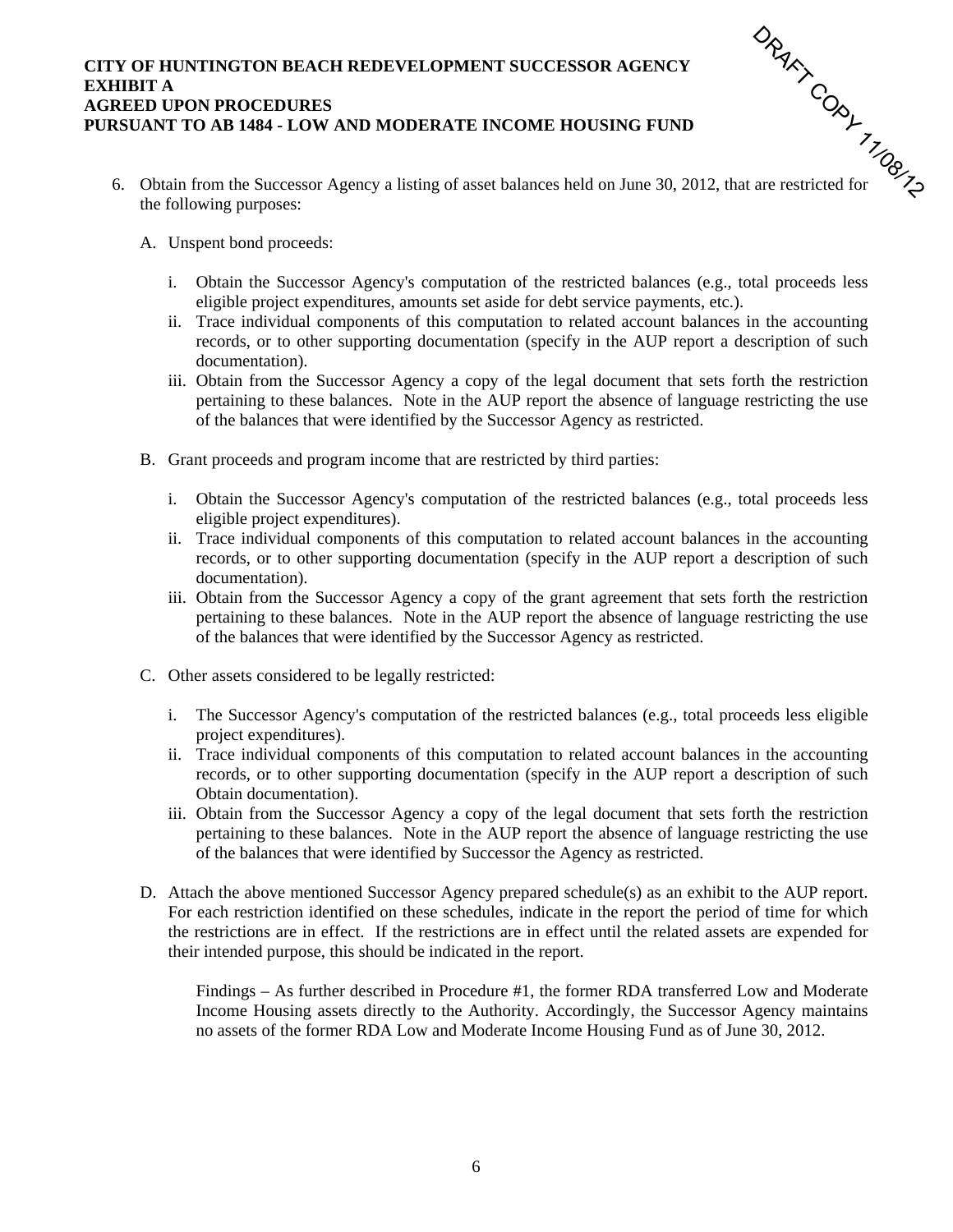

- 7. Perform the following procedures:
	- A. Obtain from the Successor Agency a listing of assets as of June 30, 2012, that are **not** liquid or otherwise available for distribution (such as capital assets, land held for resale, long-term receivables, etc.) and ascertain if the values are listed at either purchase cost (based on book value reflected in the accounting records of the Successor Agency) or market value as recently estimated by the Successor Agency.
	- B. If the assets listed at 7(A) are listed at purchase cost, trace the amounts to a previously audited financial statement (or to the accounting records of the Successor Agency) and note any differences.
	- C. For any differences noted in  $7(B)$ , inspect evidence of disposal of the asset and ascertain that the proceeds were deposited into the Successor Agency trust fund. If the differences are due to additions (this generally is not expected to occur), inspect the supporting documentation and note the circumstances.
	- D. If the assets listed at  $7(A)$  are listed at recently estimated market value, inspect the evidence (if any) supporting the value and note the methodology used. If no evidence is available to support the value and/or methodology, note the lack of evidence.

Findings – The Successor Agency asserted that the Low and Moderate Income Housing Fund does not have assets that are not liquid or otherwise available for distribution (such as capital assets, land held for resale, long-term receivables, etc.) as of June 30, 2012. As such, the procedures noted above were not performed.

- 8. Perform the following procedures:
	- A. If the Successor Agency believes that asset balances need to be retained to satisfy enforceable obligations, obtain from the Successor Agency an itemized schedule of asset balances (resources) as of June 30, 2012 that are dedicated or restricted for the funding of enforceable obligations and perform the following procedures. The schedule should identify the amount dedicated or restricted, the nature of the dedication or restriction, the specific enforceable obligation to which the dedication or restriction relates, and the language in the legal document that is associated with the enforceable obligation that specifies the dedication of existing asset balances toward payment of that obligation.
		- i. Compare all information on the schedule to the legal documents that form the basis for the dedication or restriction of the resource balance in question.
		- ii. Compare all current balances to the amounts reported in the accounting records of the Successor Agency or to an alternative computation.
		- iii. Compare the specified enforceable obligations to those that were included in the final Recognized Obligation Payment Schedule approved by the California Department of Finance.
		- iv. Attach as an exhibit to the report the listing obtained from the Successor Agency. Identify in the report any listed balances for which the Successor Agency was unable to provide appropriate restricting language in the legal document associated with the enforceable obligation.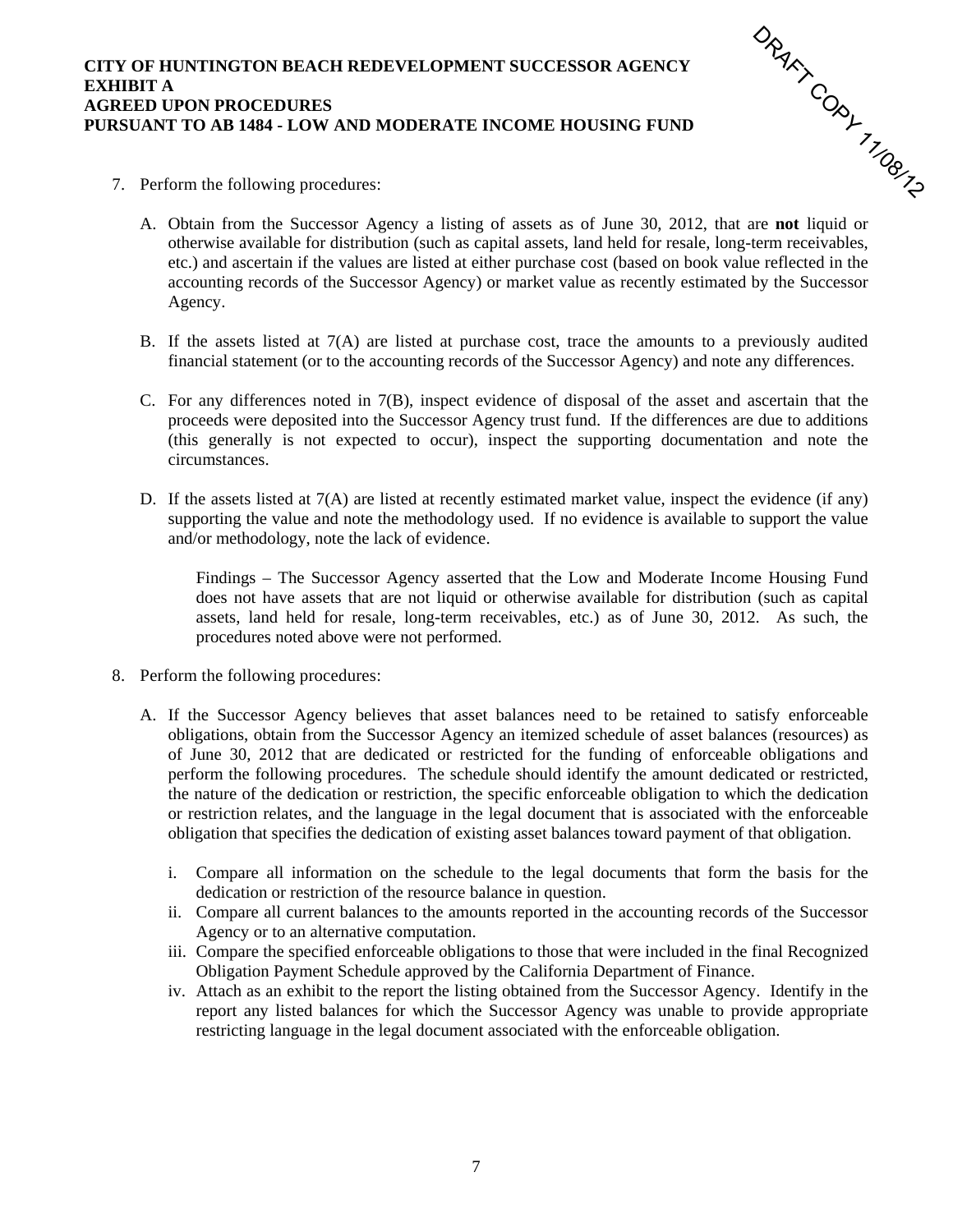- B. If the Successor Agency believes that future revenues together with balances dedicated or restricted to an enforceable obligation are insufficient to fund future obligation payments and thus retention of current balances is required, obtain from the Successor Agency a schedule of approved enforceable obligations that includes a projection of the annual spending requirements to satisfy each obligation and a projection of the annual revenues available to fund those requirements and perform the following procedures: ORAKT CORY 11/08/12
	- i. Compare the enforceable obligations to those that were approved by the California Department of Finance. Procedures to accomplish this may include reviewing the letter from the California Department of Finance approving the Recognized Enforceable Obligation Payment Schedules for the six month period from January 1, 2012 through June 30, 2012, and for the six month period July 1, 2012 through December 31, 2012.
	- ii. Compare the forecasted annual spending requirements to the legal document supporting each enforceable obligation.
		- a. Obtain from the Successor Agency its assumptions relating to the forecasted annual spending requirements and disclose in the report major assumptions associated with the projections.
	- iii. For the forecasted annual revenues:
		- a. Obtain from the Successor Agency its assumptions for the forecasted annual revenues and disclose in the report major assumptions associated with the projections.
- C. If the Successor Agency believes that projected property tax revenues and other general purpose revenues to be received by the Successor Agency are insufficient to pay bond debt service payments (considering both the timing and amount of the related cash flows), obtain from the Successor Agency a schedule demonstrating this insufficiency and apply the following procedures to the information reflected in that schedule.
	- i. Compare the timing and amounts of bond debt service payments to the related bond debt service schedules in the bond agreement.
	- ii. Obtain the assumptions for the forecasted property tax revenues and disclose major assumptions associated with the projections.
	- iii. Obtain the assumptions for the forecasted other general purpose revenues and disclose major assumptions associated with the projections.
- D. If procedures A, B, or C were performed, calculate the amount of current unrestricted balances necessary for retention in order to meet the enforceable obligations by performing the following procedures.
	- i. Combine the amount of identified current dedicated or restricted balances and the amount of forecasted annual revenues to arrive at the amount of total resources available to fund enforceable obligations.
	- ii. Reduce the amount of total resources available by the amount forecasted for the annual spending requirements. A negative result indicates the amount of current unrestricted balances that needs to be retained.
	- iii. Include the calculation in the AUP report.

Findings – As further described in Procedure No. 1, the former RDA transferred assets to the City Housing Fund. Accordingly, the Successor Agency maintains no assets of the former RDA Low and Moderate Income Housing Fund. As such, this procedure was not performed.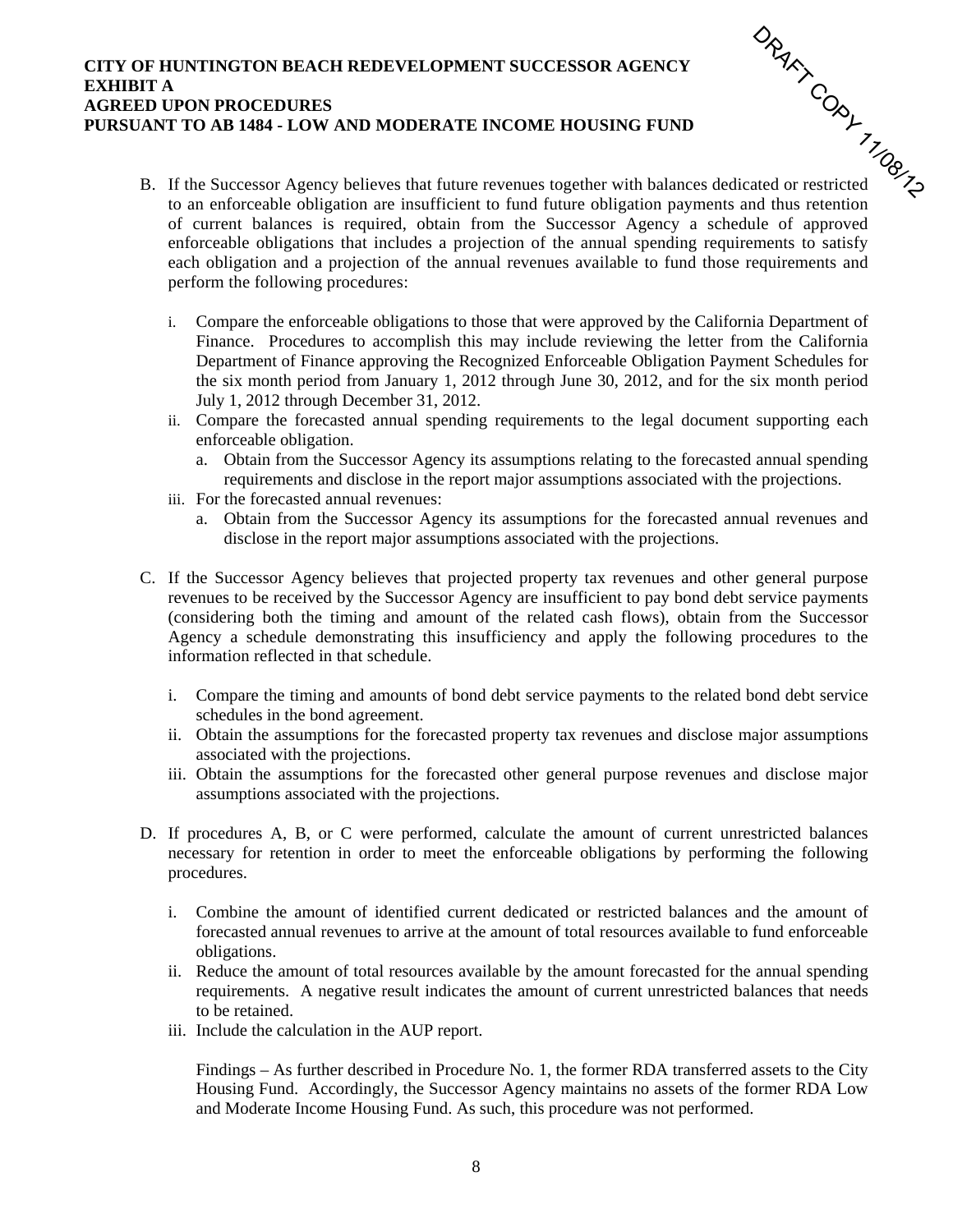9. If the Successor Agency believes that cash balances as of June 30, 2012, need to be retained to satisfy obligations on the Recognized Obligation Payment Schedule (ROPS) for the period of July 1, 2012 through June 30, 2013, obtain a copy of the final ROPS for the period of July 1, 2012 through December 31, 2012, and a copy of the final ROPS for the period January 1, 2013 through June 30, 2013. For each obligation listed on the ROPS, the Successor Agency should add columns identifying (1) any dollar amounts of existing cash that are needed to satisfy that obligation, and (2) the Successor Agency's explanation as to why the Successor Agency believes that such balances are needed to satisfy the obligation. Include this schedule as an attachment to the AUP report. ORAKT CORY 11/08/12

> Findings – The Successor Agency asserted that cash balances as of June 30, 2012, do not need to be retained to satisfy obligations on the ROPS for the period of July 1, 2012 through June 30, 2013, of the Low and Moderate Income Housing Fund. As such, the procedures noted above were not performed.

10. Include (or present) a schedule detailing the computation of the Balance Available for Allocation to Affected Taxing Entities. Amounts included in the calculation should agree to the results of the procedures performed in each section above. The schedule should also include a deduction to recognize amounts already paid to the County Auditor-Controller on July 12, 2012, as directed by the California Department of Finance. The amount of this deduction presented should be agreed to evidence of payment. The attached example summary schedule may be considered for this purpose. Separate schedules should be completed for the Low and Moderate Income Housing Fund and for all other funds combined (excluding the Low and Moderate Income Housing Fund).

> Findings – We have included a schedule detailing the computation of the Balance Available for Allocation to Affected Taxing Entities. See Exhibit B-1.

11. Obtain a representation letter from Successor Agency management acknowledging their responsibility for the data provided to the practitioner and the data presented in the report or in any attachments to the report. Included in the representations should be an acknowledgment that management is not aware of any transfers (as defined by Section 34179.5) from either the former redevelopment agency or the Successor Agency to other parties for the period from January 1, 2011 through June 30, 2012 that have not been properly identified in the AUP report and its related exhibits. Management's refusal to sign the representation letter should be noted in the AUP report as required by attestation standards.

> Findings – The Successor Agency provided a management representation letter. No exceptions were noted.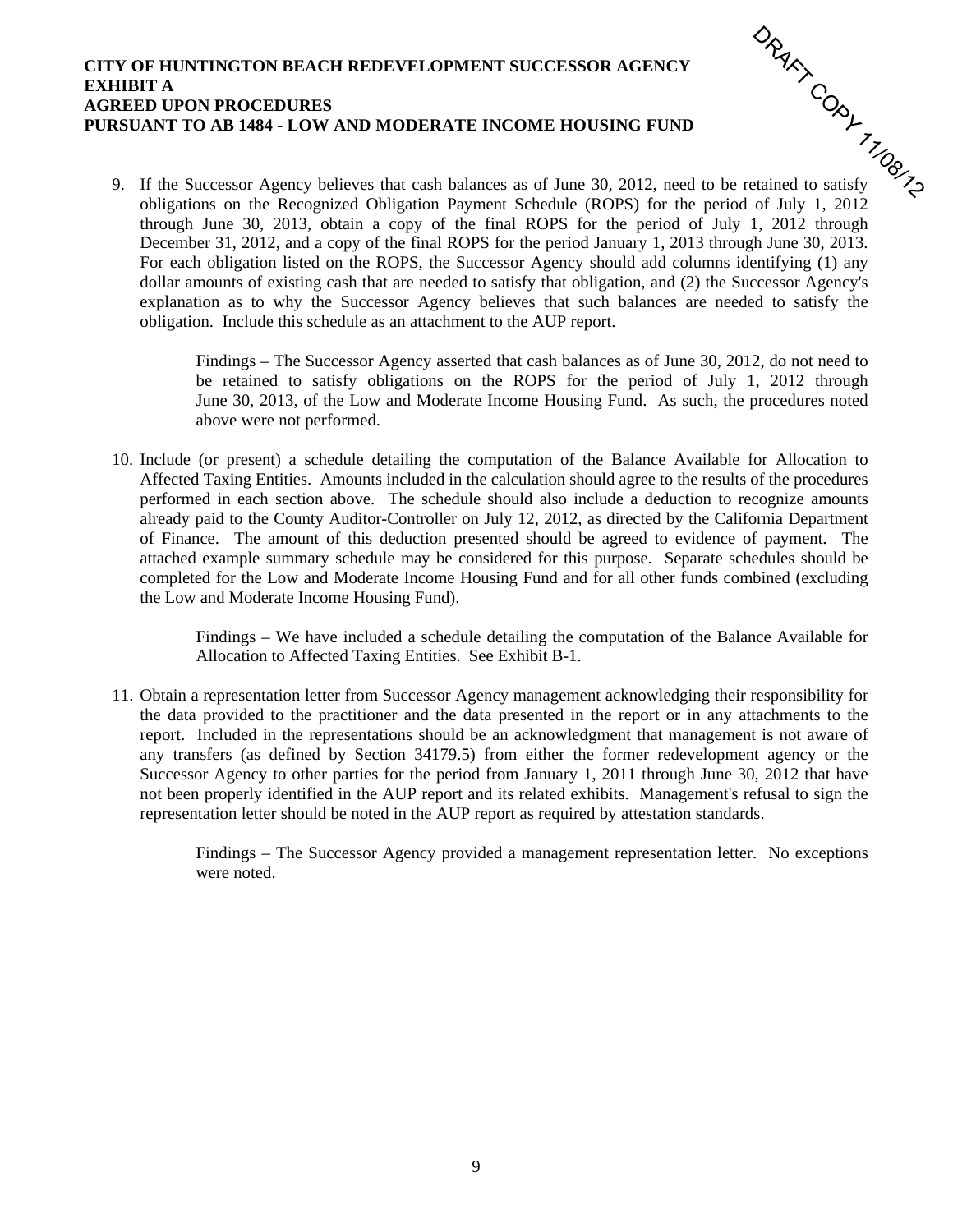#### **City of Huntington Beach Redevelopment Successor Agency**

#### **Low and Moderate Income Housing Fund**

| <b>Exhibit B</b><br><b>City of Huntington Beach Redevelopment Successor Agency</b><br><b>Low and Moderate Income Housing Fund</b><br>Schedule of Asset Transfers to the City, County, or City and County, and Other Public Agencies or Private Parties |                                                                                                                                                                                                                                      |                                              |                                                 |                                                   |                                                                                                                                      |          |  |  |  |
|--------------------------------------------------------------------------------------------------------------------------------------------------------------------------------------------------------------------------------------------------------|--------------------------------------------------------------------------------------------------------------------------------------------------------------------------------------------------------------------------------------|----------------------------------------------|-------------------------------------------------|---------------------------------------------------|--------------------------------------------------------------------------------------------------------------------------------------|----------|--|--|--|
| <b>DATE OF TRANSFER</b>                                                                                                                                                                                                                                | <b>DESCRIPTION OF ASSETS</b>                                                                                                                                                                                                         | <b>RECIPIENT</b>                             | <b>\$ VALUE OF ASSETS</b><br><b>TRANSFERRED</b> | <b>\$ VALUE OF ASSETS</b><br><b>NOT SUPPORTED</b> | <b>SOURCE DOC BASIS FOR</b><br><b>PURPOSE OF TRANSFER</b><br><b>TRANSFER</b>                                                         | INDer I. |  |  |  |
| Period of Jan 1, 2011 through Jan 31, 2012                                                                                                                                                                                                             |                                                                                                                                                                                                                                      |                                              |                                                 |                                                   |                                                                                                                                      |          |  |  |  |
| 1/31/2012                                                                                                                                                                                                                                              | Land Improved with Low-Moderate Senior Huntington Beach<br><b>Housing Funds</b>                                                                                                                                                      | <b>Housing Authority</b>                     | 885,000 \$<br>\$                                | $\sim$                                            | Transfer of Low-Mod Housing City Resolution 12-002 and<br>Fund Assets to the Housing<br>Housing Authority Resolution 01<br>Authority |          |  |  |  |
|                                                                                                                                                                                                                                                        | Cash and Cash Equivalents                                                                                                                                                                                                            | Huntington Beach<br><b>Housing Authority</b> | 4.959.144.64                                    | $\sim$                                            | (a) Transfer of Low-Mod Housing<br>(b)<br>Fund Assets to the Housing<br>Authority                                                    |          |  |  |  |
|                                                                                                                                                                                                                                                        | <b>SERAF Loans Receivable</b>                                                                                                                                                                                                        | Huntington Beach<br><b>Housing Authority</b> | 3,927,706.00                                    | $\sim$                                            | Transfer of Low-Mod Housing City Resolution 12-002 and<br>Fund Assets to the Housing<br>Housing Authority Resolution 01<br>Authority |          |  |  |  |
|                                                                                                                                                                                                                                                        | Loans Receivable, funded from the Low<br>and Moderate Income Housing Fund, to<br>homebuyers, homeowners, nonprofit or for<br>profit developers and other parties that<br>require occupancy by persons of low and<br>moderate income. | Huntington Beach<br><b>Housing Authority</b> | 36,839,898.81                                   | $\overline{\phantom{a}}$                          | Transfer of Low-Mod Housing City Resolution 12-002 and<br>Housing Authority Resolution 01<br>Fund Assets to the Housing<br>Authority |          |  |  |  |

#### *Period of Feb 1, 2012 through June 30, 2012*

2/1/2012None reported

**TOTAL**

 $$ 46,611,749.45 \quad $$ 

#### Notes

(a) Refer to Procedure 2C for a listing of the enforceable obligations for which the City has asserted will to be paid with Housing funds cash and cash equivalents.

(b) Agreement By and Between the Redevelopment Agency of the City of Huntington Beach and the City of Huntington Beach and related Promissory Note executed May 18, 2009, authorizing a loan for the repayment of the Emerald Cove portion of the Lease Revenue Refunding Bonds, Series A

 Affordable Housing Agreement by and between the City of Huntington Beach Redevelopment Agency and BTDJM Phase II Associates, LLC Affordable Housing Agreement dated August 20, 2012 by and between the City of Huntington Beach and 21002 HB, LLC, appended as Exhibit D to the Development Agreement dated August 20, 2012 by and between the City of Huntington Beach and 21002 HB, LLC supporting by the following additional documentation:

- · June 14, 2004 City Council Approved Findings and Conditions of Approval for Pacific City Project (Tentative Tract Map No. 16338/ Conditional Use Permit No. 02-20/ Special Permit No. 02-04/ Coastal Development Permit No. 02-12/ Master Plan – Pacific City Mixed Use Project) (see Conditions of Approval – Tentative Tract map No. 16338, Condition of Approval 2.b.)
- · The Five Year Implementation Plan 2005-2009 for the Huntington Beach Project ("Merged Project Area") (see Table III on page 22)
- · Ten Year Housing Compliance Plan 2005-14 (see Table 5(a) on page 9 and Table 7 on page 13)
- · Affordable Housing Plan dated June 16, 2006, appended as Attachment No. 4 to the Owner Participation Agreement by and among Redevelopment Agency of the City of Huntington Beach, the City of Huntington Beach and Makallon Atlanta Huntington Beach, LLC
- · Notice of Action dated July 25, 2012 relating to Entitlement Plan Amendment No. 12-005 and Development Agreement No. 12-001 (Amendments to Conditional Use Permit No. 02-20/ Tentative Tract map No. 16338 and to Enter Into a Development Agreement – Pacific City) (see Attachment No. 1 – Findings and Conditions of Approval – Entitlement Plan Amendment No. 12-005)